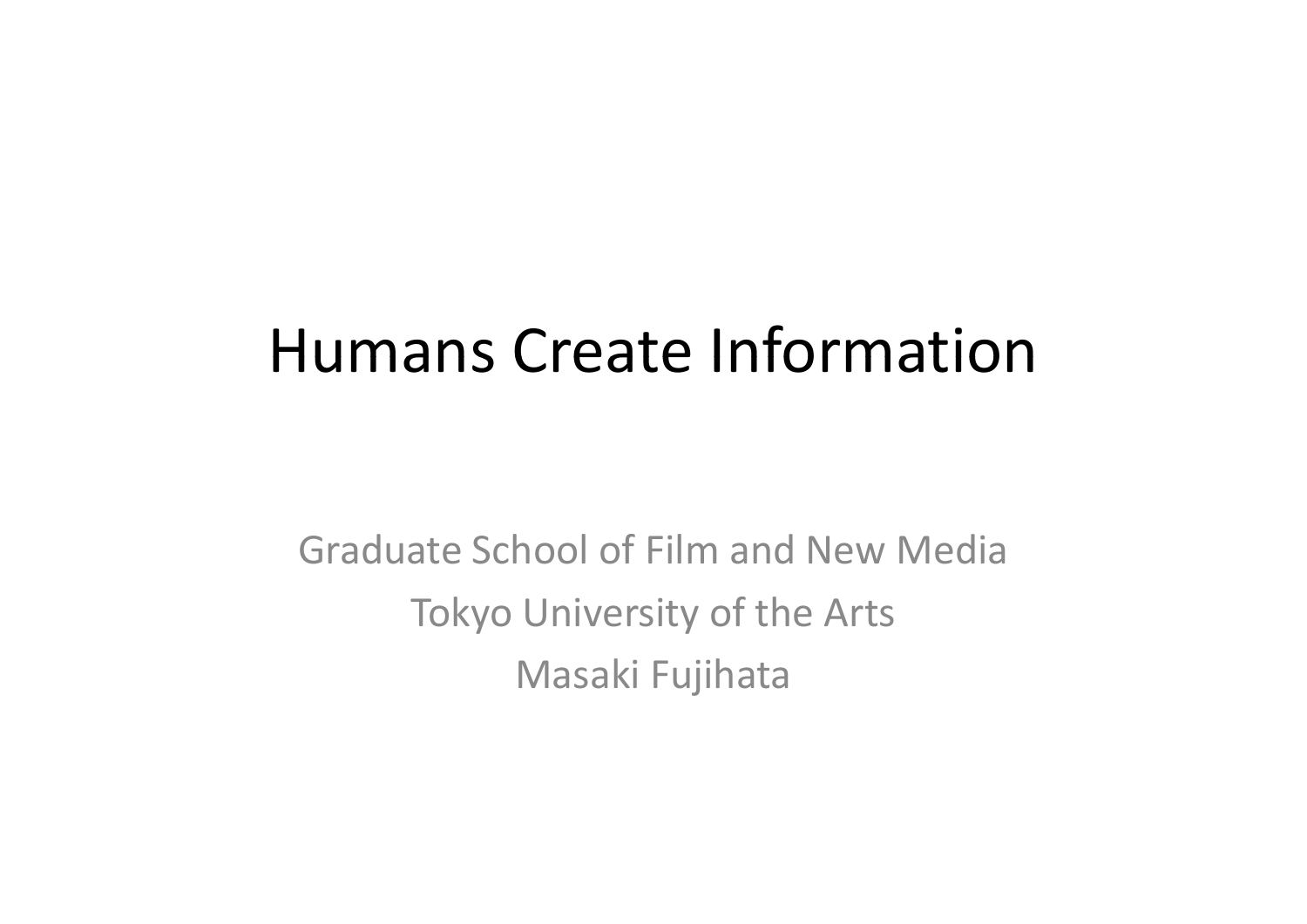1) Introduction of Artworks

- ・Interactive; image; signs; letters
- ・Records; mapping; information about location; archives
- ・Form of exhibition and its limits

2)POCKET FILMS FESTIVAL in Japan ・Providing <sup>a</sup> place, and sharing artworks, etc.

3)Research Aid: "Do science on *painting* " ・A point of contact between science and technology, and arts

4) Graduate School of Film and New Media

- ・ Studies on film and new media, Practice of research and imagination
- ・ Training of scholars and artists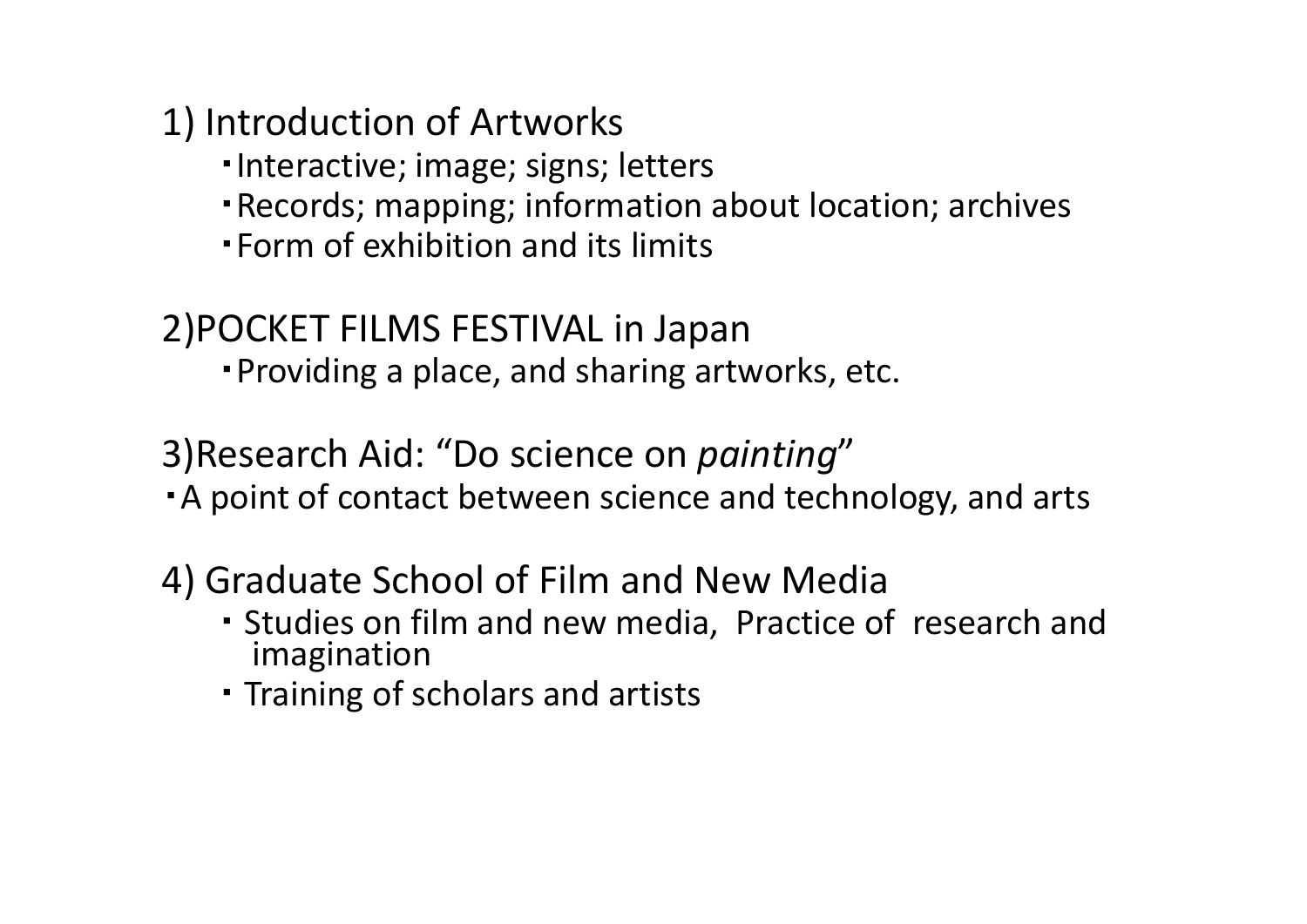If we regard artworks as "things":

"Artworks and Their Creation" is:

‐a value that is realized through materials and techniques.

"Seeing Artworks" is:

‐to understand such <sup>a</sup> value.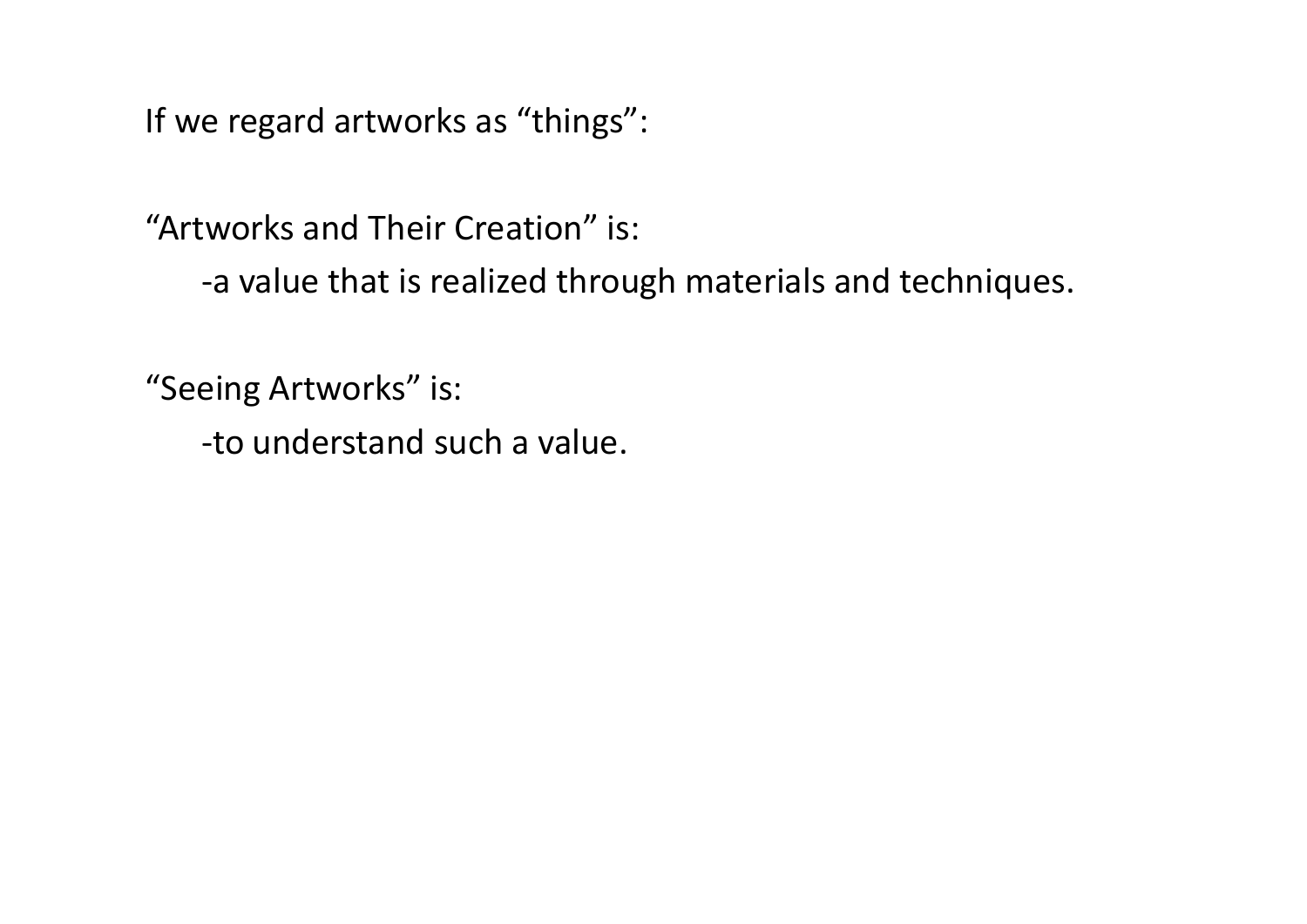If we look at artworks from the point of view of communication:

"Artworks and Their Creation" is:

‐a type of communication between materials and tools.

"Seeing Artworks" is:

‐to communicate with an artist through his/her works.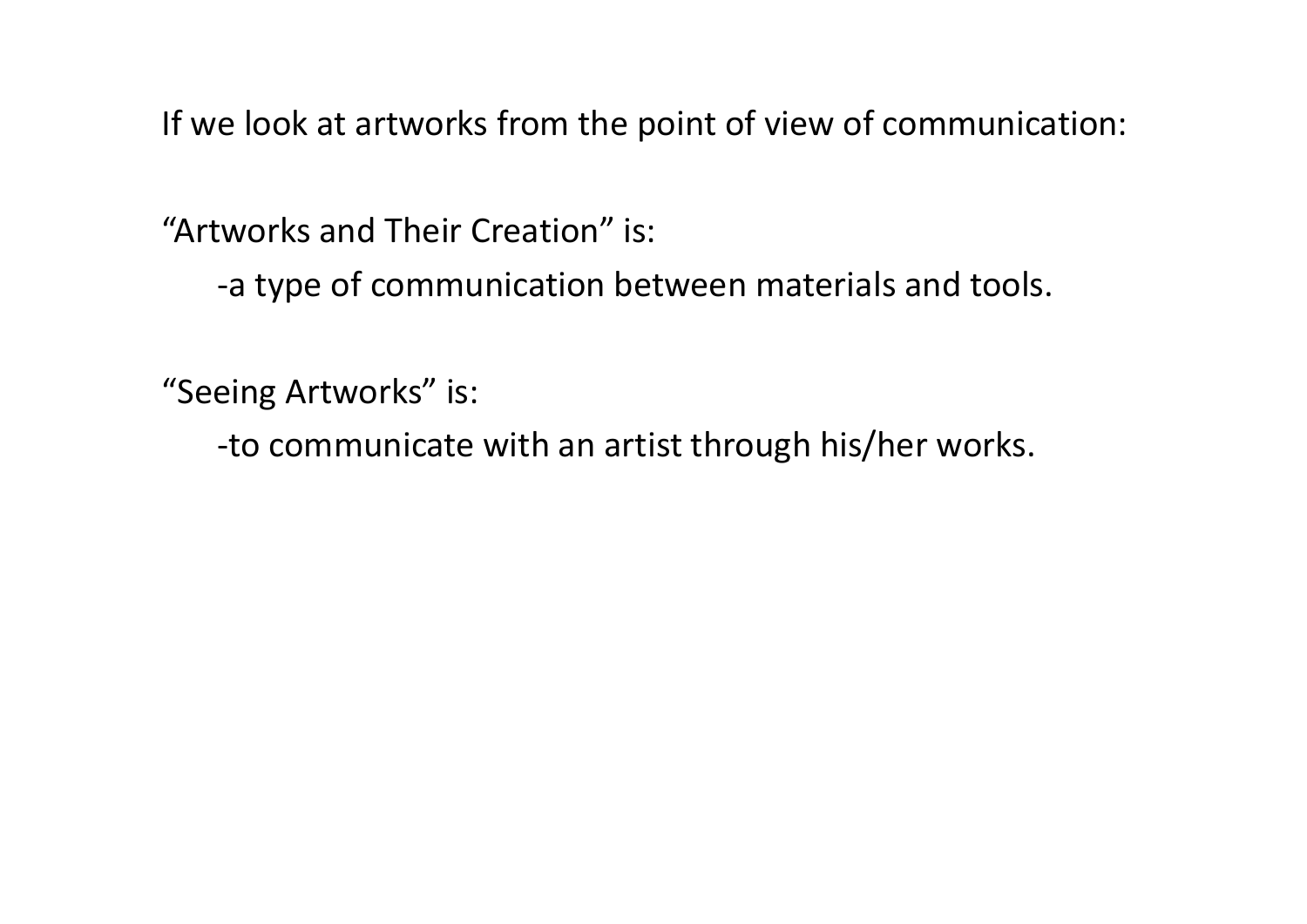If we regard artworks as "media":

"Artworks and Their Creation" is:

‐a process to clarify what an artist tries to express through communicating with materials.

"Seeing Artworks" is:

‐to share the creative activity and process of creation with an artist through his/her works.